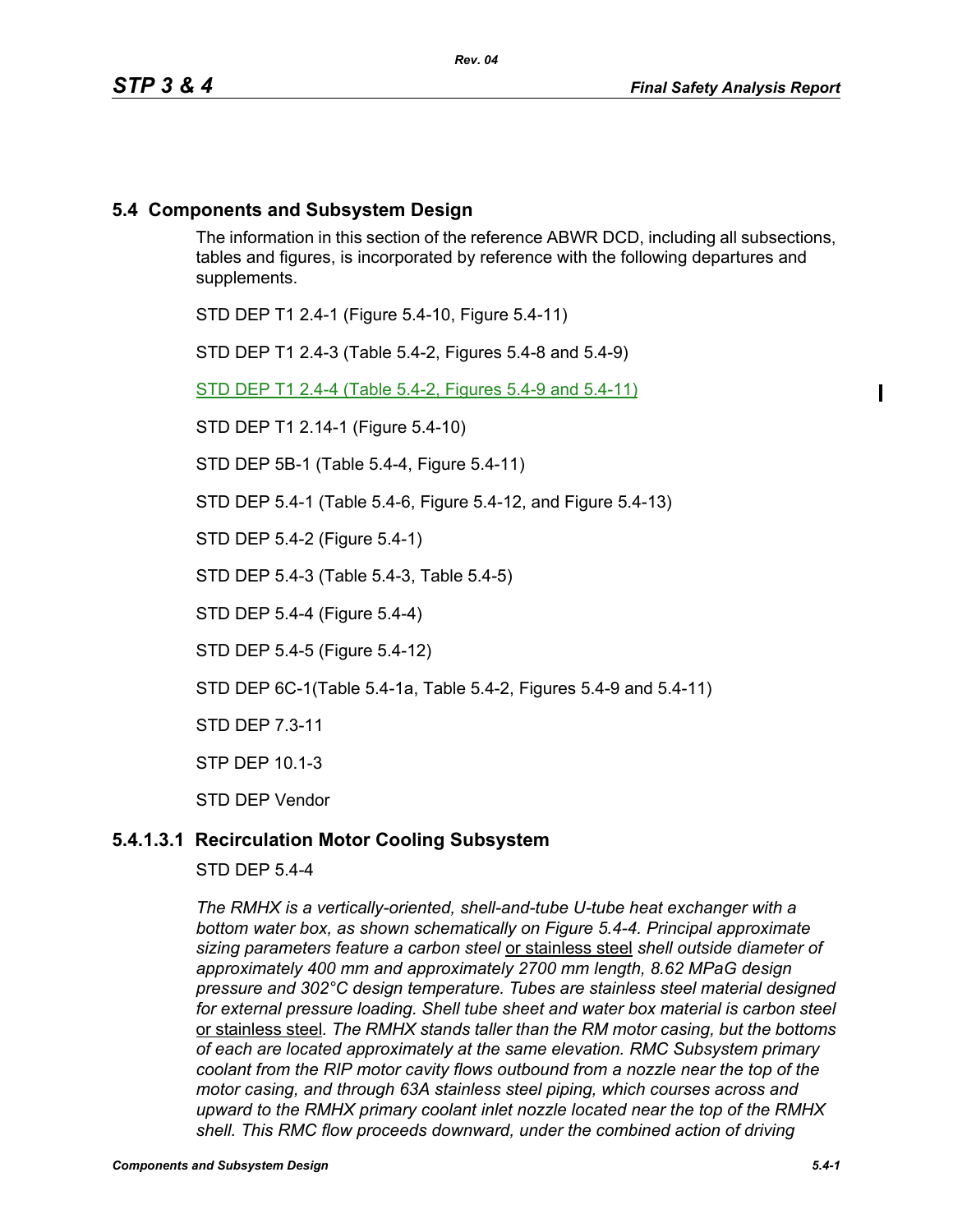*pressure head developed (when the RIP is running) by the RM auxiliary impeller and by buoyancy head developed by temperature (density) differences existing over the vertical closed-loop path lengths. In moving downward through the shell, this primary coolant sweeps back and fourth across the tube bundles guided by horizontal flow baffle/tube-support plates. Flow exits from the shell through a nozzle located just above the tube sheet and crosses, via 65A piping, directly back to the RIP motor casing on a piping run which is arranged primarily in a horizontal plane. Upon entering the RM casing, this primary coolant is drawn into the suction region of the RM auxiliary impeller, where it is then driven upward through the RM to begin another circuit around this RM-RMHX-RM flow loop.*

### **5.4.5.2 Description**

STP DEP 10.1-3

*Two isolation valves are welded in a horizontal run of each of the four main steam pipes; one valve is as close as possible to the inside of the drywell, and the other is just outside the containment.* 

*Figure 5.4-7 shows a main steamline isolation valve (MSIV). Each MSIV is a Ypattern, globe valve. Rated steam flow through each valve is 1.918 x 106 kg/h*1.912 x 106kg/h*. The main disc or poppet is attached to the lower end of the stem. Normal steam flow tends to close the valve, and higher inlet pressure tends to hold the valve closed. The bottom end of the valve stem closes a small pressure balancing hole in the poppet. When the hole is open, it acts as a pilot valve to relieve differential pressure forces on the poppet. Valve stem travel is sufficient to give flow areas past the wide open poppet greater than the seat port area. The poppet travels approximately 90% of the valve stem travel to close the main steam port area; approximately the last 10% of the valve stem travel closes the pilot valve. The air cylinder actuator can open the poppet with a maximum differential pressure of 1.38 MPaG across the isolation valve in a direction that tends to hold the valve closed.* 

*A Y-pattern valve permits the inlet and outlet passages to be streamlined; this minimizes pressure drop during normal steam flow and helps prevent debris blockage.*

### **5.4.5.4 Inspection and Testing**

STD DEP 7.3-11

*Leakage from the valve stem packing is collected and measured by the drywell drain system. During shutdown, while the nuclear system is pressurized, the leak rate through the inner valve stem packing can be measured by collecting and timing the leakage.*

### **5.4.6.2.1.3 Interlocks**

STD DEP T1 2.4-3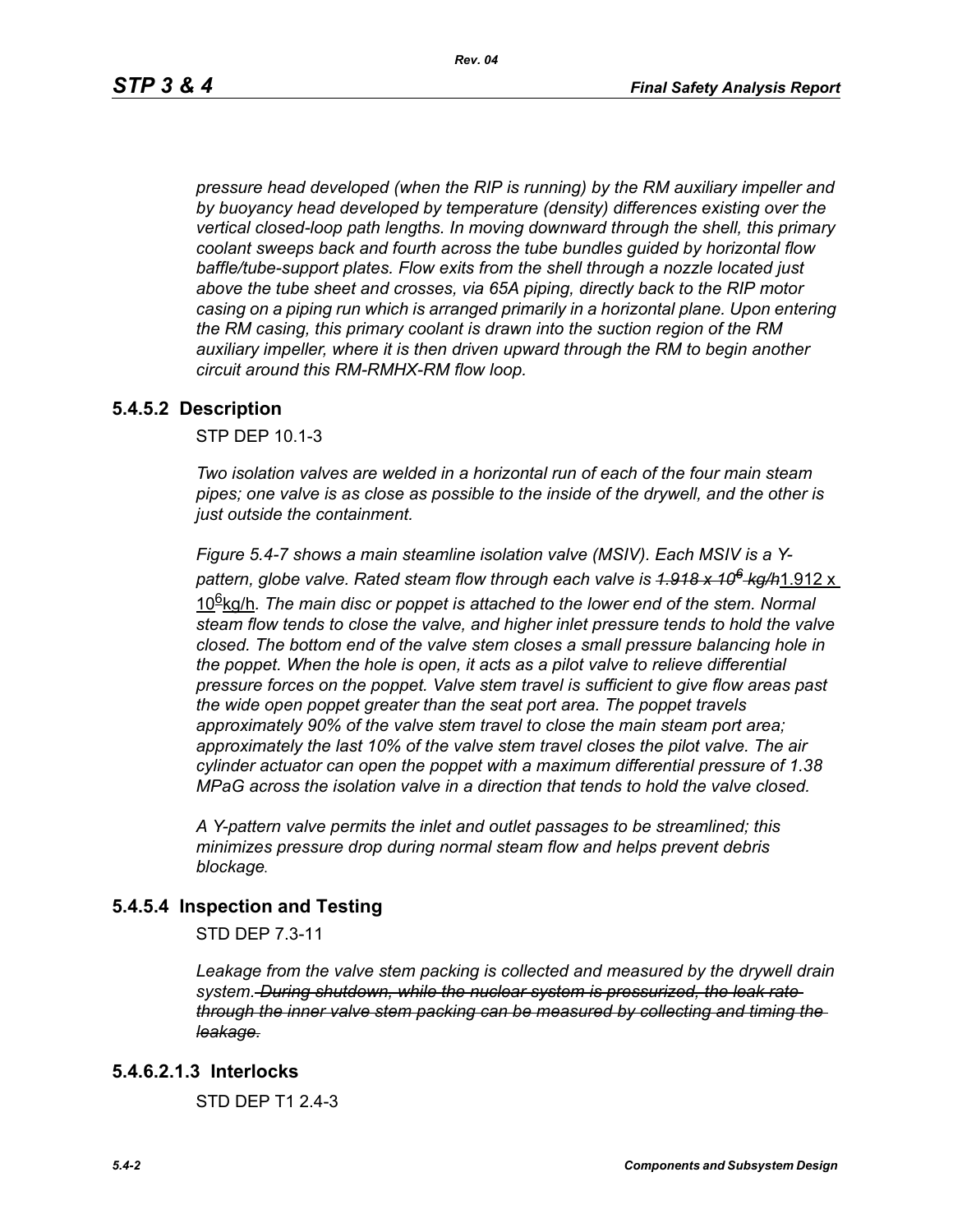*The following defines the various electrical interlocks:*

- *(1) Valves F039 and F047 are two* is *key-locked open valves with* an *individual keylock.*
- *(2) The F001 limit switch activates when not fully closed and closes F008 and F009.*
- *(3) The F039 limit switch activates when fully open and clears the permissive for F037 and F045 to open.*
- *(4) The F037 and turbine trip and throttle valve limit switches activate when not fully closed to initiate the turbine governor valve signal ramp generator and to clear permissives for F004 to open.*
- *(5) The F037 limit switch activates when fully closed and permits F031, F032, F040 and F041 to open and closes F004 and F011.*
- *(6) The turbine trip throttle valve (part of C002) limit switch activates when fully closed and closes F004 and F011.*
- *(7) High reactor water level (Level 8) closes F037, F012, F045 and, subsequently, F004 and F011. This level signal is sealed in and must be manually reset. It will automatically clear if a low reactor water level (Level 2) reoccurs.*
- *(8) High turbine exhaust pressure, low pump suction pressure, 110% turbine electrical overspeed, or an isolation signal actuates the turbine trip logic and closes the turbine trip and throttle valve. When the signal is cleared, the trip and throttle valve must be reset from the control room.*
- *(9) Overspeed of 125% trips the mechanical trip, which is reset at the turbine.*
- *(10) An isolation signal closes F035, F036, F048, and other valves as noted in Items (6) and (8).*
- *(11) An initiation signal opens F001,and F004,* and *F037, F012 and F045 when other permissives are satisfied, starts the gland seal system, and closes F008 and F009.*
- *(12) High- and low-inlet RCIC steamline drain pot levels respectively open and close F058.*
- *(13) The combined signal of low flow plus pump discharge pressure opens and, with increased flow, closes F011. Also see Items (5), (6) and (7).*

# **5.4.6.2.2.1 Design Conditions**

STD DEP T1 2.4-3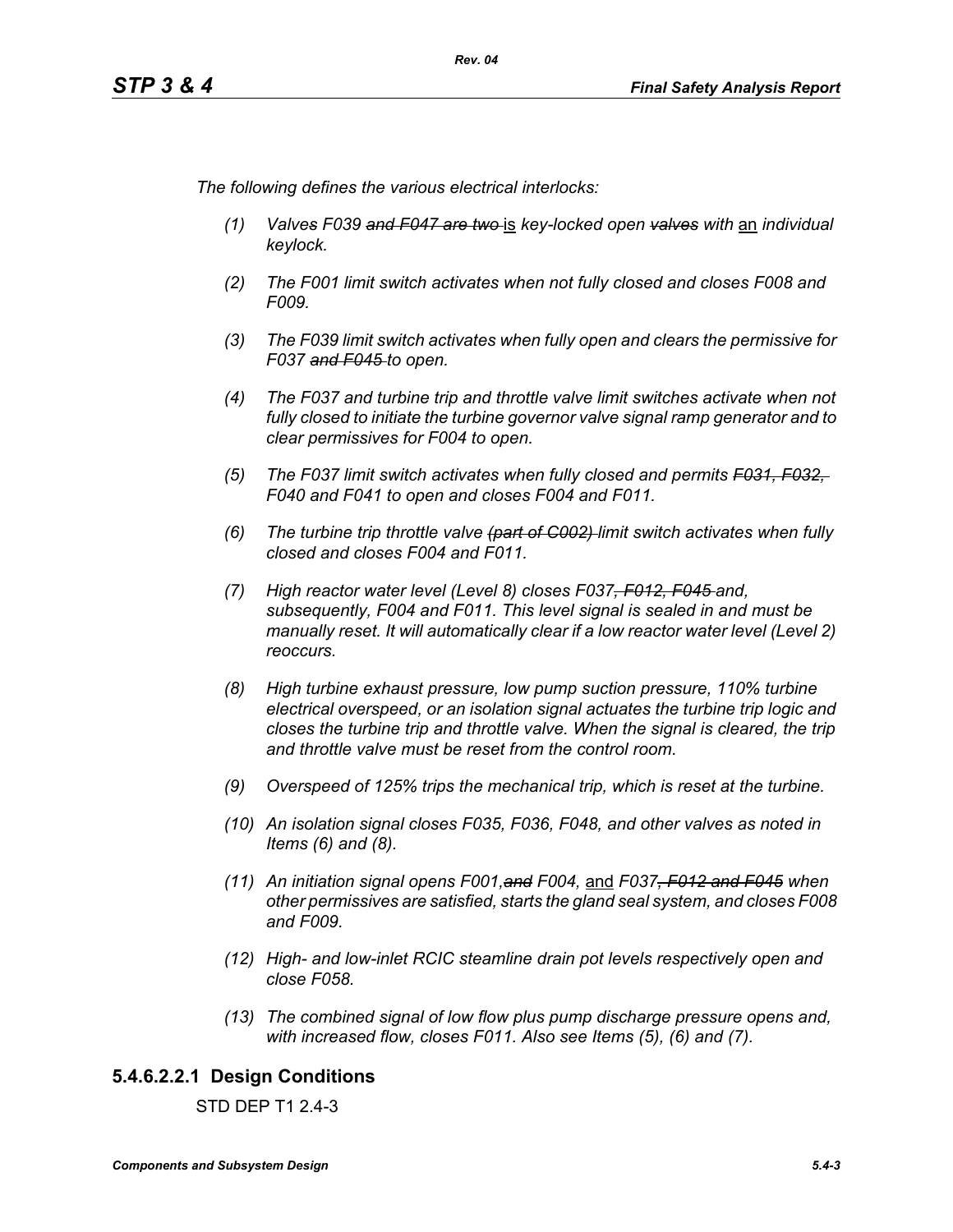*Operating parameters for the components of the RCIC System are shown in Figure 5.4-9. The RCIC components are:*

- *(1) One 100% capacity turbine and accessories*One 100% capacity turbine, pump set and accessories.
- *(2) One 100% capacity pump assembly and accessories.*
- *(2) (3) Piping, valves, and instrumentation for:*
	- *(a) Steam supply to the turbine*
	- *(b) Turbine exhaust to the suppression pool*
	- *(c) Makeup supply from the condensate storage tank to the pump suction*
	- *(d) Makeup supply from the suppression pool to the pump suction*
	- *(e) Pump discharge to the feedwater line, a full flow test return line, a minimum flow bypass line to the suppression pool, and a coolant water supply to accessory equipment*

*The basis for the design conditions is ASME B&PV Code Section III, Nuclear Power Plant Components.*

*Analysis of the net positive suction head (NPSH) available to the RCIC pump in accordance with the recommendations of Regulatory Guide 1.1 is provided in Table 5.4-1a.*

### **5.4.6.2.5.2 Emergency Mode (Transient Events and LOCA Events)**

#### STD DEP T1 2.4-3

*Startup of the RCIC System occurs automatically either upon receipt of a reactor vessel low water level signal (Level 2) or a high drywell pressure signal. During startup, the turbine control system limits the turbine-pump speed to its maximum normal operating value, controls transient acceleration, and positions the turbine governor valve as required to maintain constant pump discharge flow over the pressure range of the system. Input to the turbine governor is from the flow controller monitoring the pump discharge flow. During standby conditions, the flow controller output is saturated at its maximum value.* RCIC system utilizes a flow control system that is an integral part of the pump and turbine.

*When the RCIC System is shut down, the low signal select feature of the turbine control system selects the idle setting of a speed ramp generator. The ramp generator output signal during shutdown corresponds to the low limit step and a turbine speed demand of 73.3 to 104.7 rad/s.*

*On RCIC System startup, bypass valve F045 (provided to reduce the frequency of turbine overspeed trips) opens to accelerate the turbine to an initial peak speed of*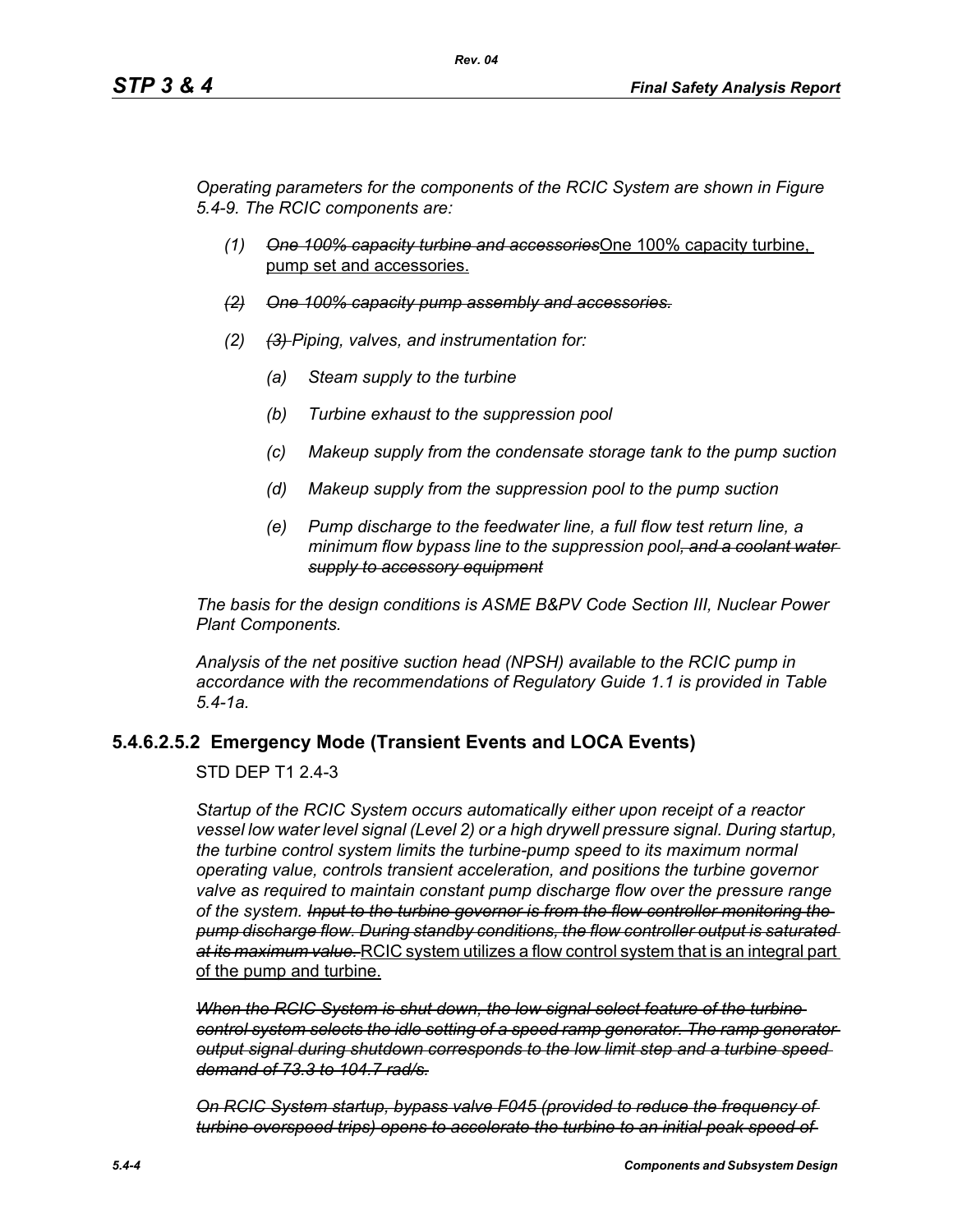*approximately 157 rad/s; now under governor control, turbine speed is returned to the low limit turbine speed demand of 73.3 rad/s to 104.7 rad/s. After a predetermined delay (5 to 10 s), the steam supply valve leaves the full closed position and the ramp generator is released. The low signal select feature selects and sends this increasing ramp signal to the governor. The turbine increases in speed until the pump flow satisfies the controller setpoint. Then the controller leaves saturation, responds to the input error, and integrates the output signal to satisfy the input demand.*

*The operator has the capability to select manual control of the governor, and adjust*  change *speed and flow (within hardware limitations) to match decay heat steam generation during the period of RCIC operation.*

*The RCIC pump delivers the makeup water to the reactor vessel through the feedwater line, which distributes it to obtain mixing with the hot water or steam within the reactor vessel.*

*The RCIC turbine will trip automatically upon receipt of any signal indicating turbine overspeed, low pump suction pressure, high turbine exhaust pressure, or an autoisolation signal. Automatic isolation occurs upon receipt of any signal indicating:*

- *(1) A high pressure drop across a flow device in the steam supply line equivalent to 300% of the steady-state steam flow at 8.22 MPaA.*
- *(2) A high area temperature.*
- *(3) A low reactor pressure of 0.34 MPaG minimum.*
- *(4) A high pressure in the turbine exhaust line.*

*The steam supply valve F037, steam supply bypass valve F045 and cooling water supply valve F012 will close upon receipt of signal indicating high water level (Level 8) in the reactor vessel. These valves will reopen (auto-restart) should an indication of low water level (Level 2) in the reactor vessel occur. Water Level 2 automatically resets the water level trip signal. The RCIC System can also be started, operated, and shut down remote manually provided initiation or shutdown signals do not exist.*

# **5.4.7.1 Design Basis**

STD DEP T1 2.4-1

*Connections are provided to the upper pools on two*three *loops to return shutdown cooling flow to the upper pools during normal refueling activities if necessary. These connections also allow the RHR System to provide additional fuel pool cooling capacity*  as required by the Fuel Pool Cooling System during the initial stages of the refueling *outage.*

### **5.4.7.1.1.6 Wetwell and Drywell Spray Cooling**

STD DEP 5.4-3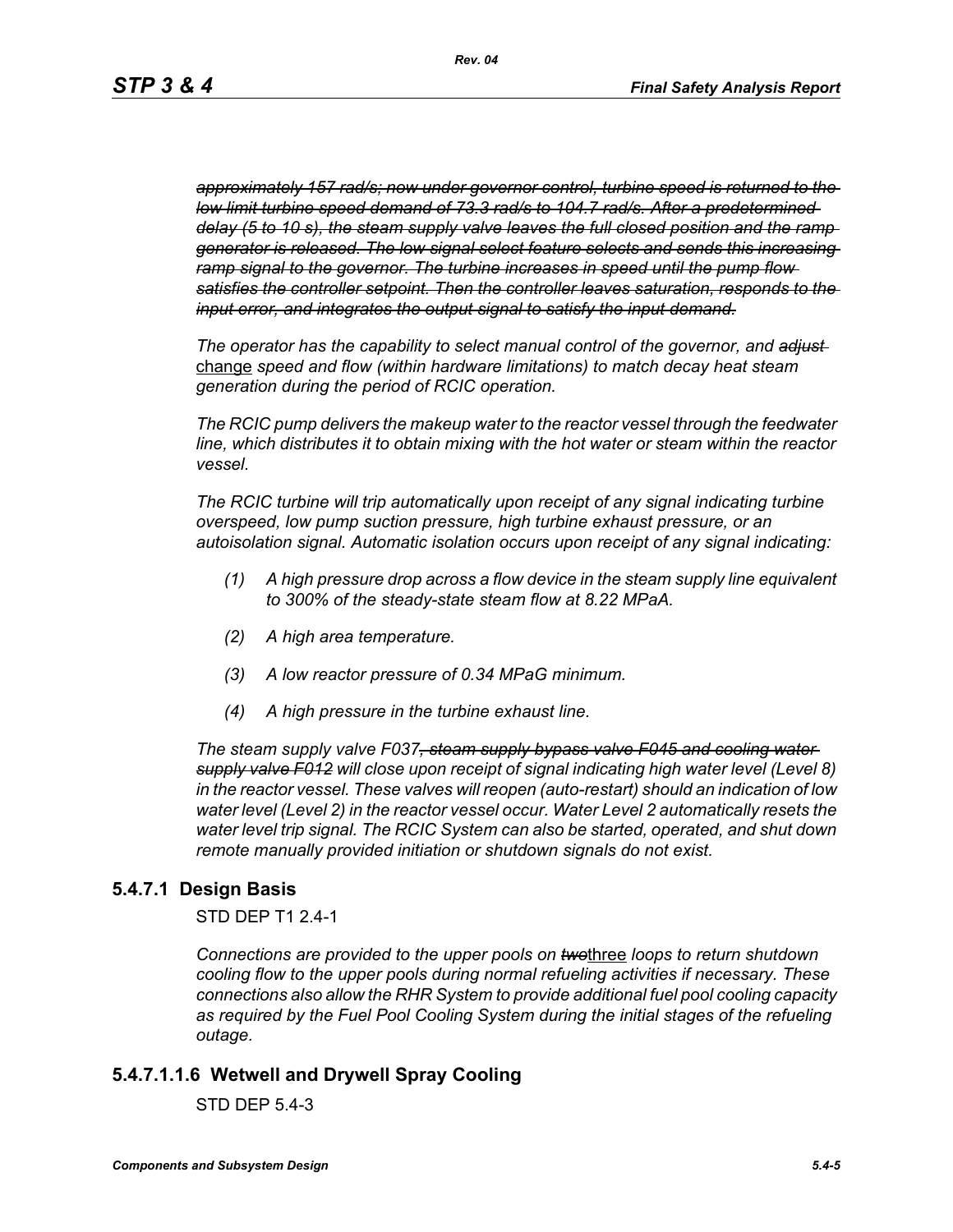*Two of the RHR loops provide containment spray cooling subsystems. Each subsystem provides both wetwell and drywell spray cooling. This subsystem provides steam condensation and primary containment atmospheric cooling following a small break LOCA by pumping water from the suppression pool, through the heat exchangers and into the wetwell and drywell spray spargers in the primary containment. The preferred method of containment spray is with both wetwell and drywell spray used simultaneously started by manual initiation. If wetwell spray is desired by itself, without drywell spray, it can be initiated by operator action, but must be used in conjunction with one of the full flow modes, which are either the suppression pool (S/P) cooling mode or the low pressure flooder (LPFL)mode. To accomplish this, a full flow mode must be initiated first, then its flow is throttled back to approximately one half flow. The wetwell spray valve would then be opened, followed by reestablishing rated flow for wetwell spray operation by opening the applicable full flow mode throttle valve as required. This mode of operation is only recommended for performance of periodic surveillance required by the Technical Specifications, which would likely utilize S/P cooling for the full flow mode. The wetwell spray mode is terminated automatically by a LOCA signal. If desired, the drywell spray mode can be initiated by operator action of opening the drywell spray valves post-LOCA in the pressure of high drywell pressure. The drywell mode is terminated automatically as the RPV injection valve starts to open, which results from a LOCA and reactor depressurization. Both wetwell and drywell spray modes can also be terminated by operator action. The wetwell spray lines have a flow meter with indication in the control room.*

# **5.4.7.1.1.8 Fuel Pool Cooling**

STD DEP T1 2.4-1

*Two* Three *of the RHR loops* can *provide supplemental fuel pool cooling during normal refueling activities and any time the fuel pool heat load exceeds the cooling capacity of the fuel pool heat exchangers. For normal refueling activities where the reactor well is flooded and the fuel pool gates are open, water is drawn from the reactor shutdown suction lines, pumped through the RHR heat exchangers and discharged through the reactor well distribution spargers. For 100% core removal, if necessary, water is drawn from the Fuel Pool Cooling (FPC) System skimmer surge tanks, pumped through the RHR heat exchangers and returned to the fuel via the FPC System cooling lines. These operations are initiated and shut down by operator action.*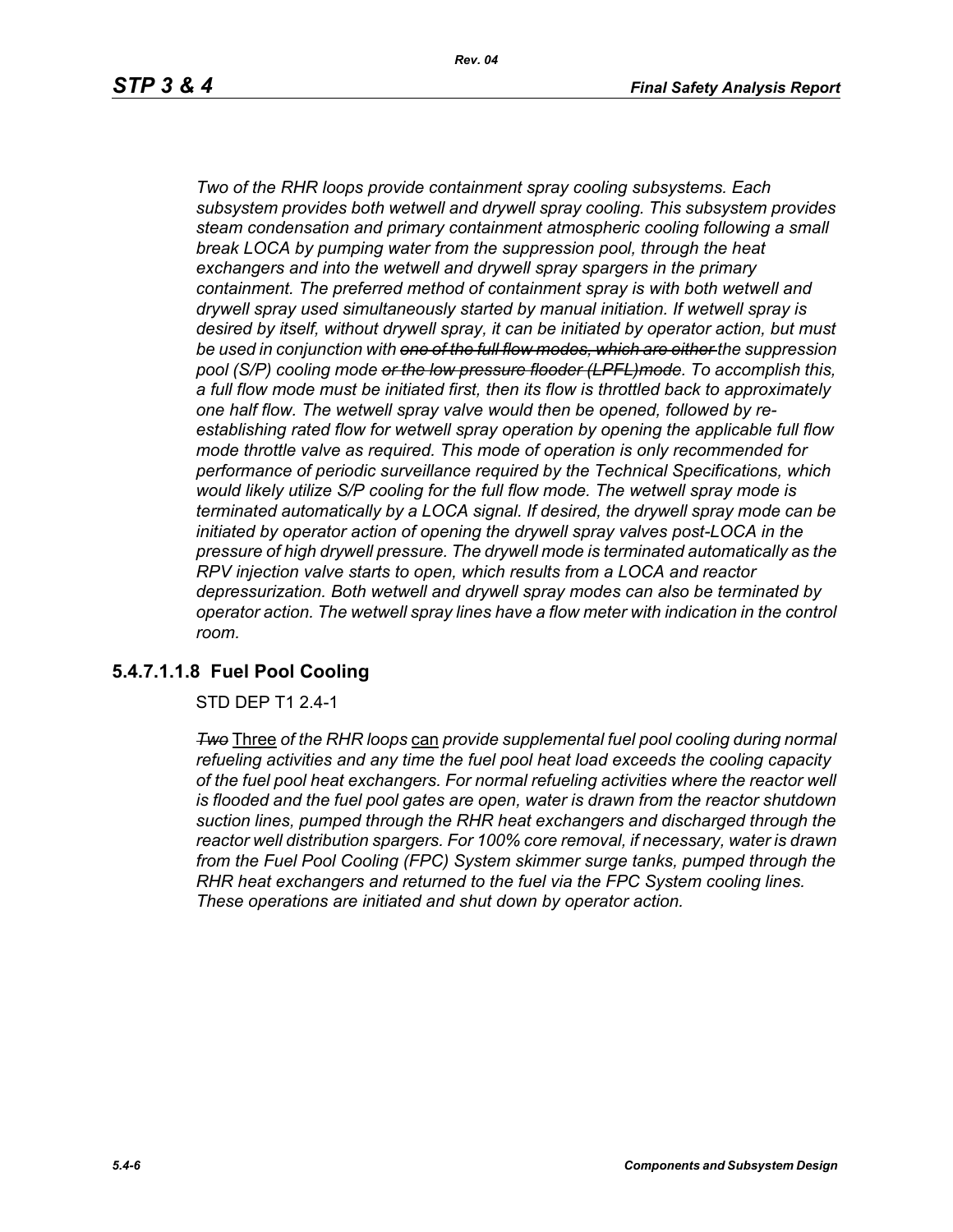# **5.4.7.2.2 Equipment and Component Description**

STD DEP 6C-1

# STD DEP Vendor

*(1) System Main pumps*

*The main pumps must satisfy the following system performance requirements. The pump equipment performance requirements include additional margins so that the system performance requirements can be achieved. These margins are standard GEequipment specification practice and are included in procurement specifications for flow and pressure measuring accuracy and for power source frequency variation.*

| Number of pumps                                                                          | 3                                     |
|------------------------------------------------------------------------------------------|---------------------------------------|
| Pump type                                                                                | Centrifugal                           |
| Drive unit type                                                                          | <b>Constant Speed Induction Motor</b> |
| Design flow rate                                                                         | 954 $m^3/h$                           |
| Total discharge head at design flow 125m<br>rate                                         |                                       |
| Maximum bypass flow                                                                      | 147.6 $m^3/h$                         |
| Minumum total discharge head at<br>maximum bypass flow rate                              | 220m Max<br>195m Min                  |
| Maximum runout flow                                                                      | 1130 $m^3/h$                          |
| Maximum pump brake<br>horse power                                                        | 550 kw                                |
| Net positive suction head<br>(HPSH)(NPSH)<br>at 1m-about above the pump floor<br>setting | <del>2.4m</del> 2.0m                  |
| Process fluid temperature range                                                          | 10 to 182°C                           |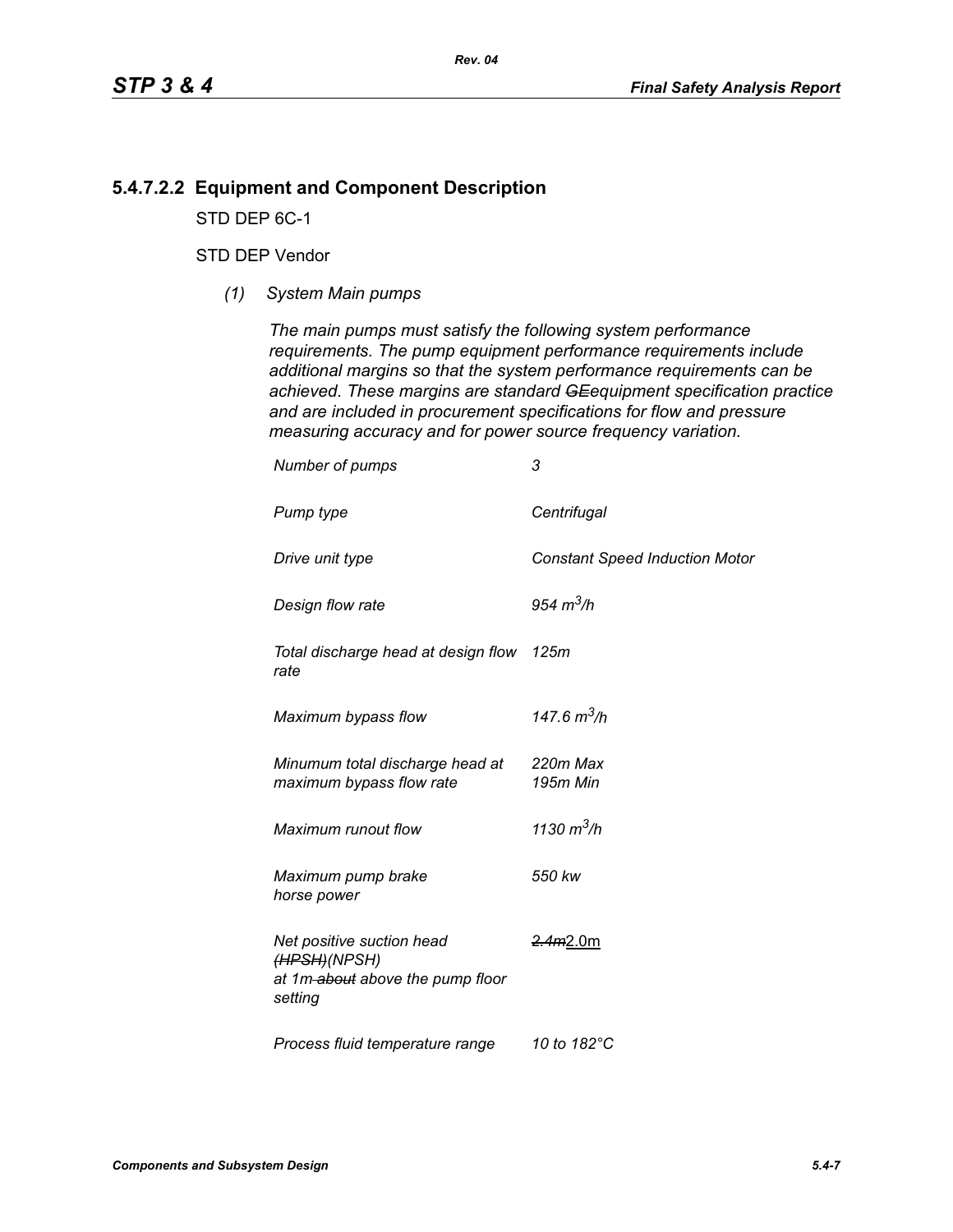### STD DEP 5B-1

*(2) Heat Exchangers*

*(c) Safe Shutdown—The RHR System brings the reactor to a cold shutdown condition of less than 100°C within 36 hours of control rod insertion with two out of the three divisions in operation. The RHR System is manually activated into the shutdown cooling mode below a nominal vessel pressure of 0.93 MPaG.* 

*The RHR heat exchanger capacity is required to be sufficient to meet each of these functional requirements. The limiting function for the RHR heat exchanger capacity is* reactor shutdown. *post-LOCA containment cooling. The heat exchanger capacity, K, is* 4.27 x 10<sup>b</sup> W/°C 370.5kJ/°C-s per heat *exchanger.*

*The performance characteristics of the heat exchangers are shown in Table 5.4-4.*

# **5.4.7.2.6 Manual Action**

STD DEP T1 2.4-1

*(6) Fuel Pool Cooling*

Three*Two of the RHR loops* can *provide supplemental fuel pool cooling during normal refueling activities and any time the fuel pool heat load exceeds the cooling capacity of the fuel pool heat exchangers. For normal refueling activities where the reactor well is flooded and the fuel pool gates are open, water is drawn from the reactor shutdown suction lines, pumped through the RHR heat exchangers and discharged through the reactor well distribution spargers. For 100% core removal, if necessary, water is drawn from the Fuel Pool Cooling (FPC) System skimmer surge tanks, pumped through the RHR heat exchangers and returned to the fuel pool via the FPC System cooling lines. These operations are initiated and shut down by operator action.*

# **5.4.8.2 System Description**

STD DEP 5.4-1

*The total capacity of the system, as shown on the process flow diagram in Figure 5.4- 13, is equivalent to 2% of rated feedwater flow. Each pump, NRHX, and F/D is capable of 50% system capacity operation, with the one RHX capable of 100% system capacity operation.* Each pump and F/D is capable of 100% system capacity operation. Each of two NRHX is capable of 50% system capacity operation, with the one RHX capable of 100% system capacity operation.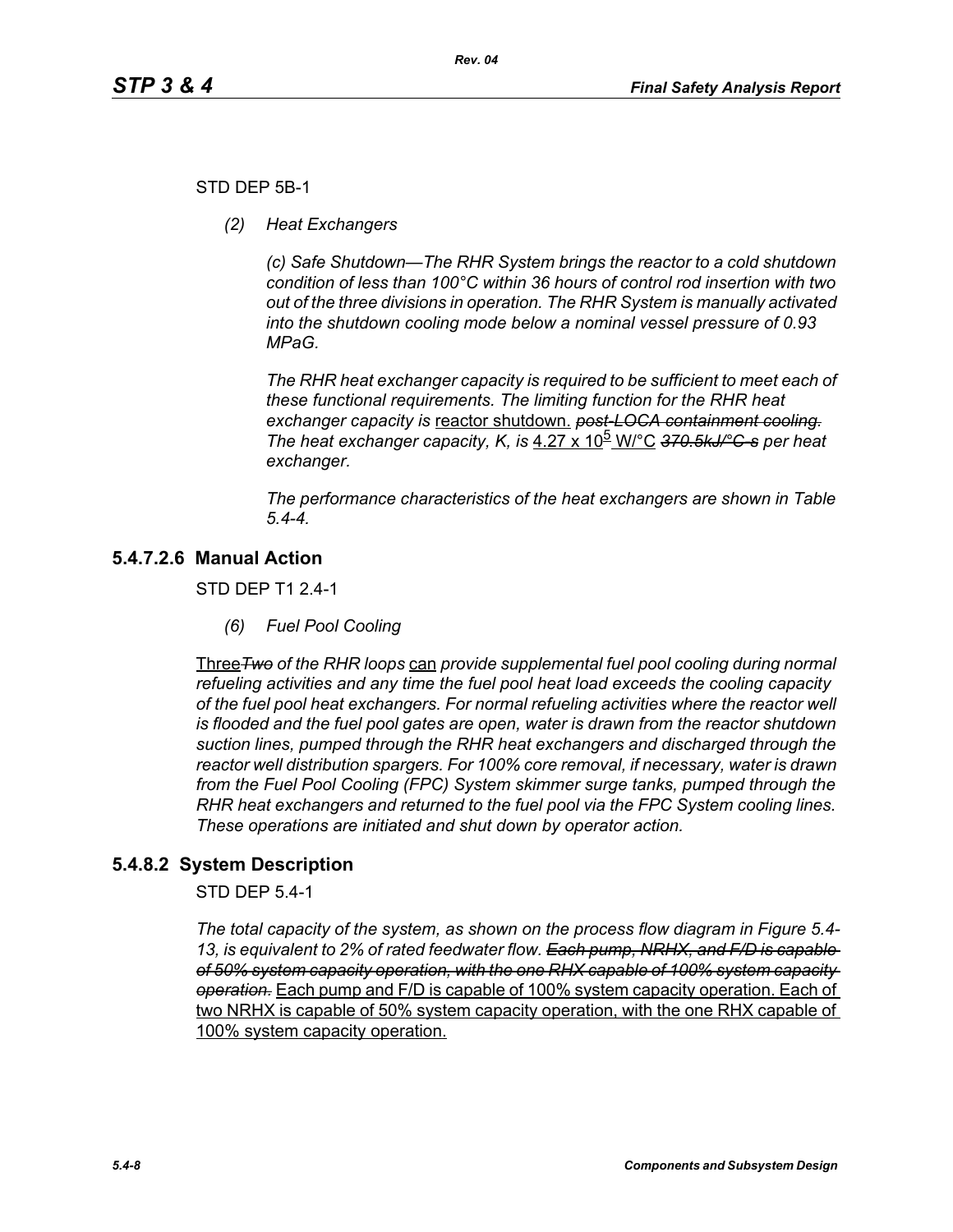# **5.4.15 COL License Information**

## **5.4.15.1 Testing of Main Steam Isolation Valves**

The following site-specific supplement addresses COL License Information Item 5.7.

Testing of the Main Steam Isolation valves under operating conditions will be performed during the Initial Test Program as described in Subsections 14.2.12.2.26 and 14.2.12.2.34. ITAAC 6 from Table 2.1.2, Nuclear Boiler System, will ensure the MSIVs meet their design basis.

# **5.4.15.2 Analysis of Non-Design Basis Loss of AC Coping Capability**

The following site-specific supplements listed in this section address COL License Information Item 5.8.

# **5.4.15.2.1 Analysis to Demonstrate the Facility has 8 Hour Non-Design SBO Capability**

The capability of the RCIC System to operate for 8 hours as discussed in Subsection 5.4.6 and NUREG-1503 will be demonstrated during the Initial Test Program as described in section 14.2.12.1.9. A best estimate analysis will be available for NRC review by the end of preoperational testing demonstrating that the RCIC system can function for 8 hours in an SBO event. This analysis will reflect Class 1E loadings based on expected plant and operator response during this event. Additionally, an evaluation of room temperature response during the transient will ensure that equipment remains within its qualification envelope. Similar evaluations have been satisfactorily performed on other ABWRs. (COM 5.4-1)

# **5.4.15.2.2 Analysis to Demonstrate that the DC Batteries and SRV/ADS Pneumatics have Sufficient Capacity**

A best estimate analysis demonstrating adequate DC battery and pneumatic supply capacity based on the as purchased equipment configuration will be completed and available for NRC review prior to the commencement of the Preoperational Test Program. This analysis will reflect Class 1E bus loadings based on expected plant response during the 8-hour SBO event. Additionally, an evaluation of room temperature response will ensure that the batteries remain within their qualification envelope. Similar evaluations have been satisfactorily performed on other ABWRs. (COM 5.4-2)

# **5.4.15.3 ACIWA Flow Reduction**

The following site-specific supplement addresses COL License Information Item 5.9.

A hydraulic analysis will be performed to determine if a flow reduction device is needed based on the actual flow rate capacities, pressure, and hose size of the diesel driven pump. This analysis will be available for NRC review prior to the commencement of the Preoperational Test Program. (COM 5.4-3)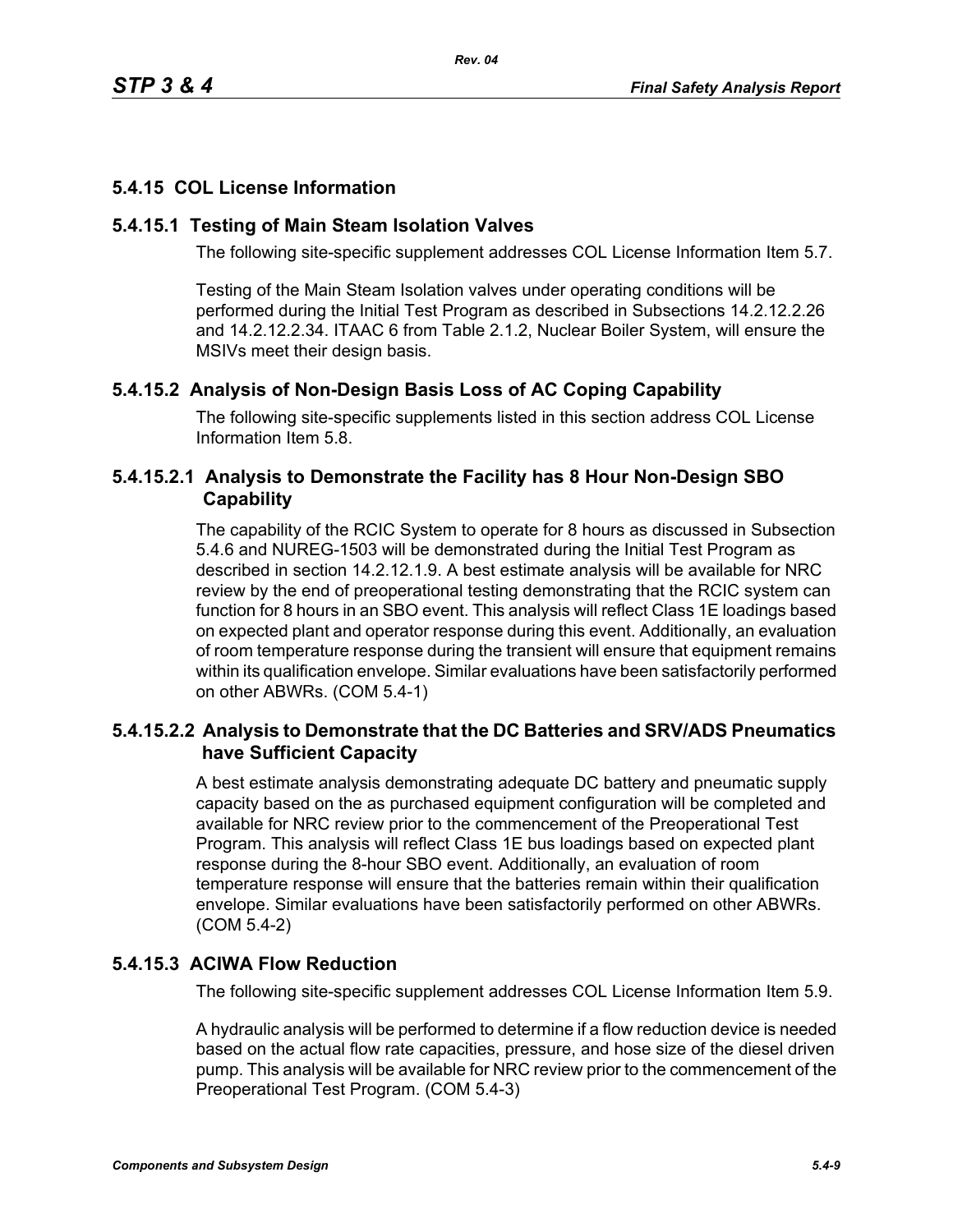# **5.4.15.4 RIP Installation and Verification During Maintenance**

The following site-specific supplement addresses COL License Information Item 5.10.

Procedures address RIP installation and verification for motor bottom cover, as well as visual monitoring of the potential leakage during impeller-shaft and plug removal. A contingency plan assures that core and spent fuel cooling can be provided in the event of loss of coolant during Reactor Internal Pump (RIP) maintenance.

This contingency plan will address the following items:

- **Worst case scenario evaluated**
- **Impact on personnel and plant**
- Assumptions made in respect to contingency plan
- Response time of plant and personnel in regard to contingency plan
- Worst case flow rate of drain down of vessel
- Number of pumps plant procedures allow to perform concurrent maintenance activities with the potential to drain the vessel
- **Recovery phase**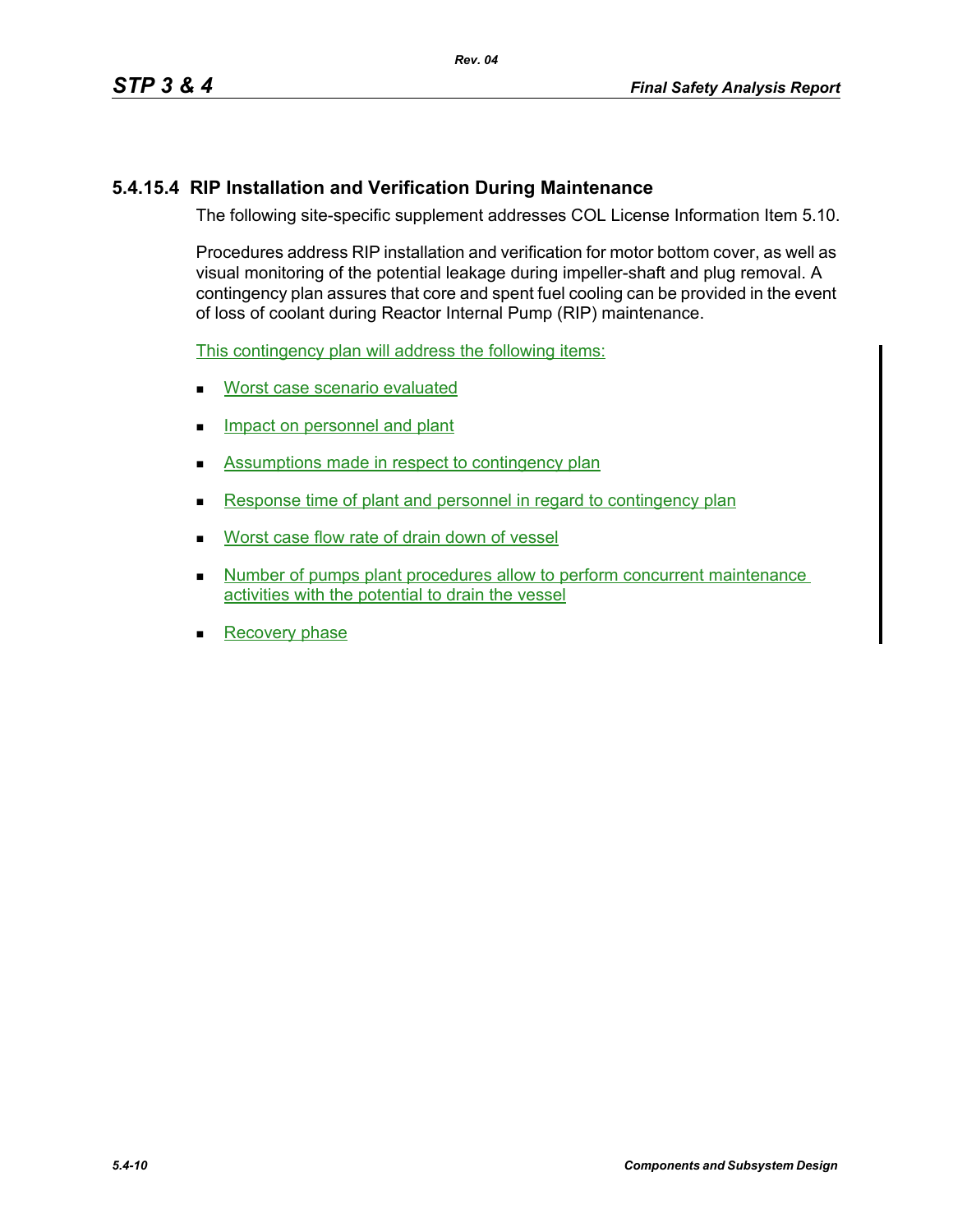$\blacksquare$ 

|                                                                                                                                                                            | Table 5.4-1a Net Positive Suction Head (NPSH) Available to RCIC Pumps                                               |     |                                                                                 |  |
|----------------------------------------------------------------------------------------------------------------------------------------------------------------------------|---------------------------------------------------------------------------------------------------------------------|-----|---------------------------------------------------------------------------------|--|
| A                                                                                                                                                                          | Suppression pool is at its minimum depth, El. -3740 mm.                                                             |     |                                                                                 |  |
| <u>B.</u>                                                                                                                                                                  | Genterline of pump suctionNPSH Reference level is at El. -7200 mm.*                                                 |     |                                                                                 |  |
| С.                                                                                                                                                                         | Suppression pool water is at its maximum temperature for the given<br>operating mode, 77°C.                         |     |                                                                                 |  |
| D.                                                                                                                                                                         | Pressure is atmospheric above the suppression pool.                                                                 |     |                                                                                 |  |
| E.                                                                                                                                                                         | Minimum suction strainer area as committed to by Appendix 6C methods.                                               |     |                                                                                 |  |
|                                                                                                                                                                            | NPSH available = $H_{ATM}$ + H <sub>S</sub> - H <sub>VAP -</sub> H <sub>E</sub> (H <sub>F</sub> + H <sub>ST</sub> ) |     |                                                                                 |  |
|                                                                                                                                                                            | where:                                                                                                              |     |                                                                                 |  |
|                                                                                                                                                                            | $H_{ATM}$                                                                                                           | $=$ | Atmospheric head                                                                |  |
|                                                                                                                                                                            | $H_{\rm S}$                                                                                                         | $=$ | Static head                                                                     |  |
|                                                                                                                                                                            | $H_{VAP}$                                                                                                           | $=$ | Vapor pressure head                                                             |  |
|                                                                                                                                                                            | $H_F$                                                                                                               | Ξ   | Maximum frictional head including<br>strainerexcluding strainer frictional head |  |
|                                                                                                                                                                            | $H_{ST}$ = Strainer frictional head                                                                                 |     |                                                                                 |  |
|                                                                                                                                                                            | Minimum Expected NPSH<br>RCIC pump flow is 182m <sup>3</sup> /h                                                     |     |                                                                                 |  |
| The maximum suppression pool temperature is 77°C. However, for<br>conservatism, 100°C is used to calculate the following values.                                           |                                                                                                                     |     |                                                                                 |  |
|                                                                                                                                                                            | $H_{ATM}$                                                                                                           | Ξ   | <del>10.62<i>m</i></del> 10.77m                                                 |  |
|                                                                                                                                                                            | $H_{\rm S}$                                                                                                         | Ξ   | 3.46m                                                                           |  |
| 4.33m4.39m<br>$H_{VAP}$<br>$\equiv$<br>2.10m<br>$H_F$<br>=                                                                                                                 |                                                                                                                     |     |                                                                                 |  |
|                                                                                                                                                                            |                                                                                                                     |     |                                                                                 |  |
|                                                                                                                                                                            | NPSH available = $40.2610.77 + 3.46 - 4.33 - 2.10 = 7.65m4.39 - (HF + HST)$                                         |     |                                                                                 |  |
|                                                                                                                                                                            | NPSH available = $9.84-(H_F + H_{ST})$<br>NPSH required = $7.3m$ 7.0 m                                              |     |                                                                                 |  |
|                                                                                                                                                                            |                                                                                                                     |     |                                                                                 |  |
| Margin <sup>**</sup> = $0.35m2.84m - (H_F + H_{ST})$ = NPSH <sub>available</sub> - NPSH <sub>required</sub><br>*NPSH Reference Pointlevel is 1m above the pump floor level |                                                                                                                     |     |                                                                                 |  |
|                                                                                                                                                                            |                                                                                                                     |     |                                                                                 |  |
|                                                                                                                                                                            | ** The final system design will meet the required NPSH with adequate margin.                                        |     |                                                                                 |  |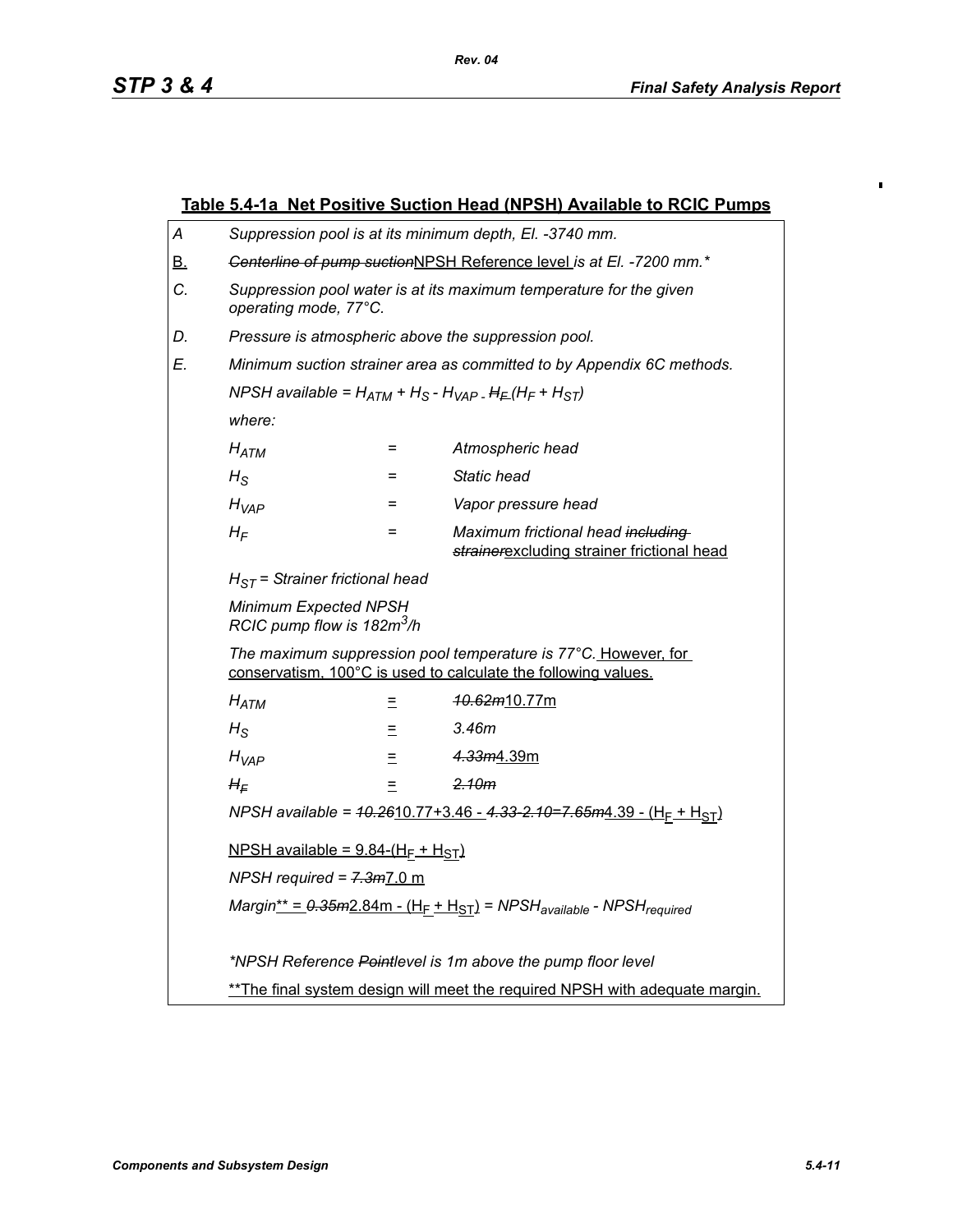| Table 5.4-2 Design Parameters for RCIC System Components |                                                                                    |  |  |  |  |
|----------------------------------------------------------|------------------------------------------------------------------------------------|--|--|--|--|
| (1) RCIC Pump Operation (C001)                           |                                                                                    |  |  |  |  |
| Flow rate                                                | Injection flow - 182 $m^3/h$                                                       |  |  |  |  |
|                                                          | Cooling water flow - 4 to 6 $m^3/h$                                                |  |  |  |  |
|                                                          | Total pump discharge - 188 m <sup>3</sup> /h<br>(includes no margin for pump wear) |  |  |  |  |
| Water temperature range                                  | 10°to 60°C, continuous duty<br>40°to 77°C, short duty                              |  |  |  |  |
| <b>NPSH</b>                                              | 7.0m <del>7.3m </del> minimum                                                      |  |  |  |  |
| Developed head                                           | 900m at 8.22 MPaA reactor pressure                                                 |  |  |  |  |
|                                                          | 186 m at 1.14 MPaA reactor pressure                                                |  |  |  |  |
| Maximum pump                                             | 675 kW at 900m developed head<br>125 kW at 186m developed head                     |  |  |  |  |
| Design pressure                                          | 11.77 MPaG                                                                         |  |  |  |  |
| (3) RCIC leakoff orifices (D017, D018)                   | Sized for 3.2 mm diameter minimu<br><u>4.8 mm diameter maximum</u>                 |  |  |  |  |
| (3) Flow element (FE007)                                 |                                                                                    |  |  |  |  |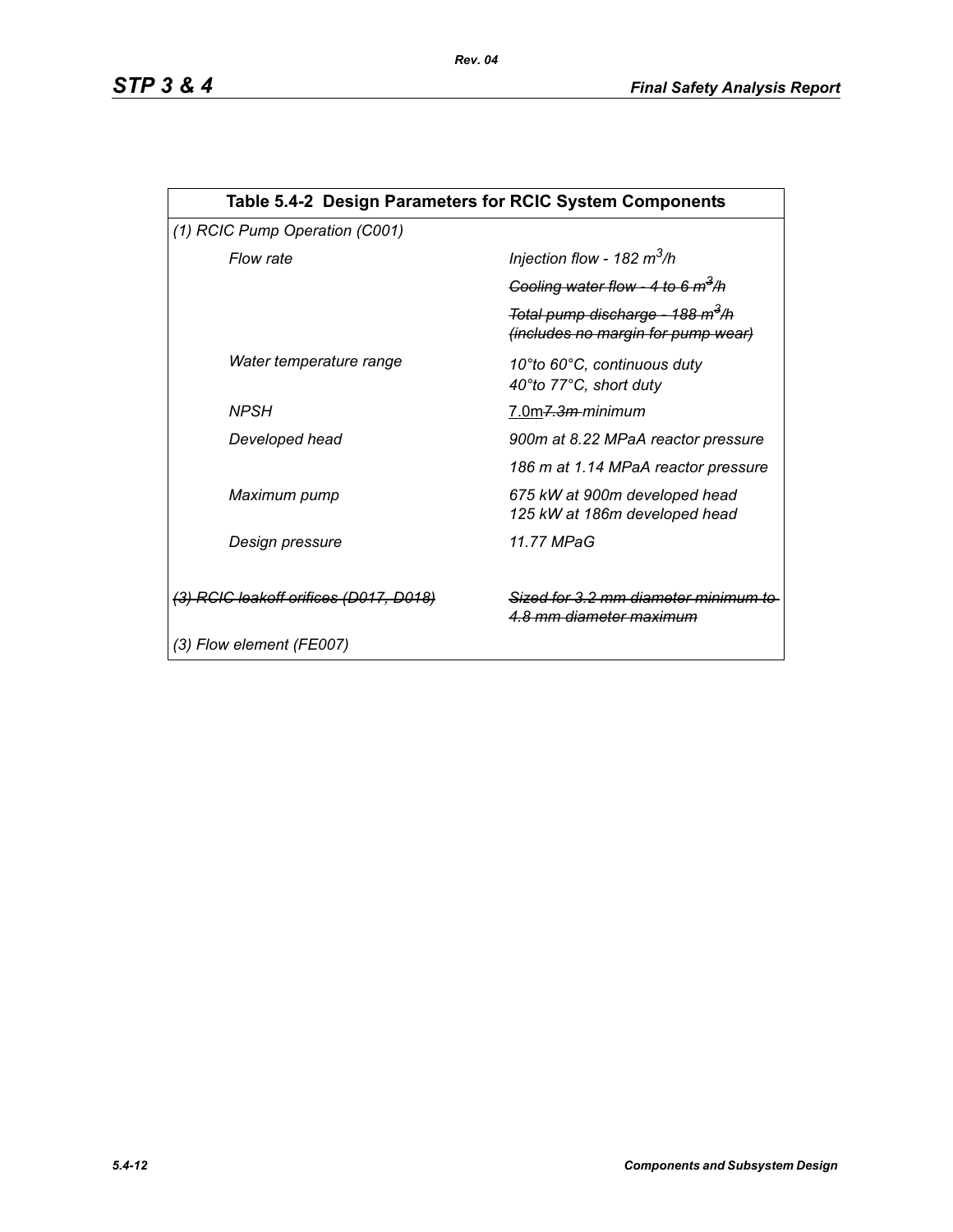| Table 5.4-2 Design Parameters for RCIC System Components (Continued)                                                                                                                                                                    |                                                                        |                                                                                                                                                                        |  |  |
|-----------------------------------------------------------------------------------------------------------------------------------------------------------------------------------------------------------------------------------------|------------------------------------------------------------------------|------------------------------------------------------------------------------------------------------------------------------------------------------------------------|--|--|
| (4) Valve Operation Requirements                                                                                                                                                                                                        |                                                                        |                                                                                                                                                                        |  |  |
| Cooling water pressure control valve<br>(F013)<br>Cooling water relief valve (F030)                                                                                                                                                     |                                                                        | Self-contained downstream sensing<br>control valve capable of maintaining<br>constant downstream pressure of 0.52<br>MPa                                               |  |  |
|                                                                                                                                                                                                                                         |                                                                        | Sized to prevent overpressuring piping,<br>valves, and equipment in the coolant-<br>loop in the event of failure of pressure<br>control valve F013                     |  |  |
| F032)                                                                                                                                                                                                                                   | Barometric condenser condensate<br>drain Line isolation valves (F031 & | These valves operate only when RCIC<br>System is shutdown, allowing drainage<br>to CUW System and they must operate<br>against a differential pressure of 0.52-<br>MPa |  |  |
|                                                                                                                                                                                                                                         | Cooling loop shutoff valve (F012)                                      | This valve allows water to be passed<br>through the auxiliary equipment coolant-<br>loop and must operate against a<br>differential pressure of 9.65 MPa               |  |  |
| Steam supply bypass valve (F045)<br>Vacuum pump discharge isolation<br>valve (F047)                                                                                                                                                     |                                                                        | Open and/or close against full<br>differential of 8.12 MPa within 5<br>seconds                                                                                         |  |  |
|                                                                                                                                                                                                                                         |                                                                        | Open and/or close against 0.314 MPa<br>differential pressure at a temperature of<br>$170^\circ$ C.                                                                     |  |  |
| (F046)                                                                                                                                                                                                                                  | Vacuum pump discharge check valve                                      | Located at the highest point in the line.                                                                                                                              |  |  |
| (10) Suction Strainer Sizing                                                                                                                                                                                                            |                                                                        |                                                                                                                                                                        |  |  |
|                                                                                                                                                                                                                                         | The suppression pool suction shall be sized so that:                   |                                                                                                                                                                        |  |  |
| (a) Pump NPSH requirements are satisfied when strainer is 50% plugged<br>blocked in accordance with RG 1.82 analysis methods; and particles over 2.4<br>mm diameter are restrained from passage into the pump and feedwater<br>sparger. |                                                                        |                                                                                                                                                                        |  |  |

 $\mathbf{I}$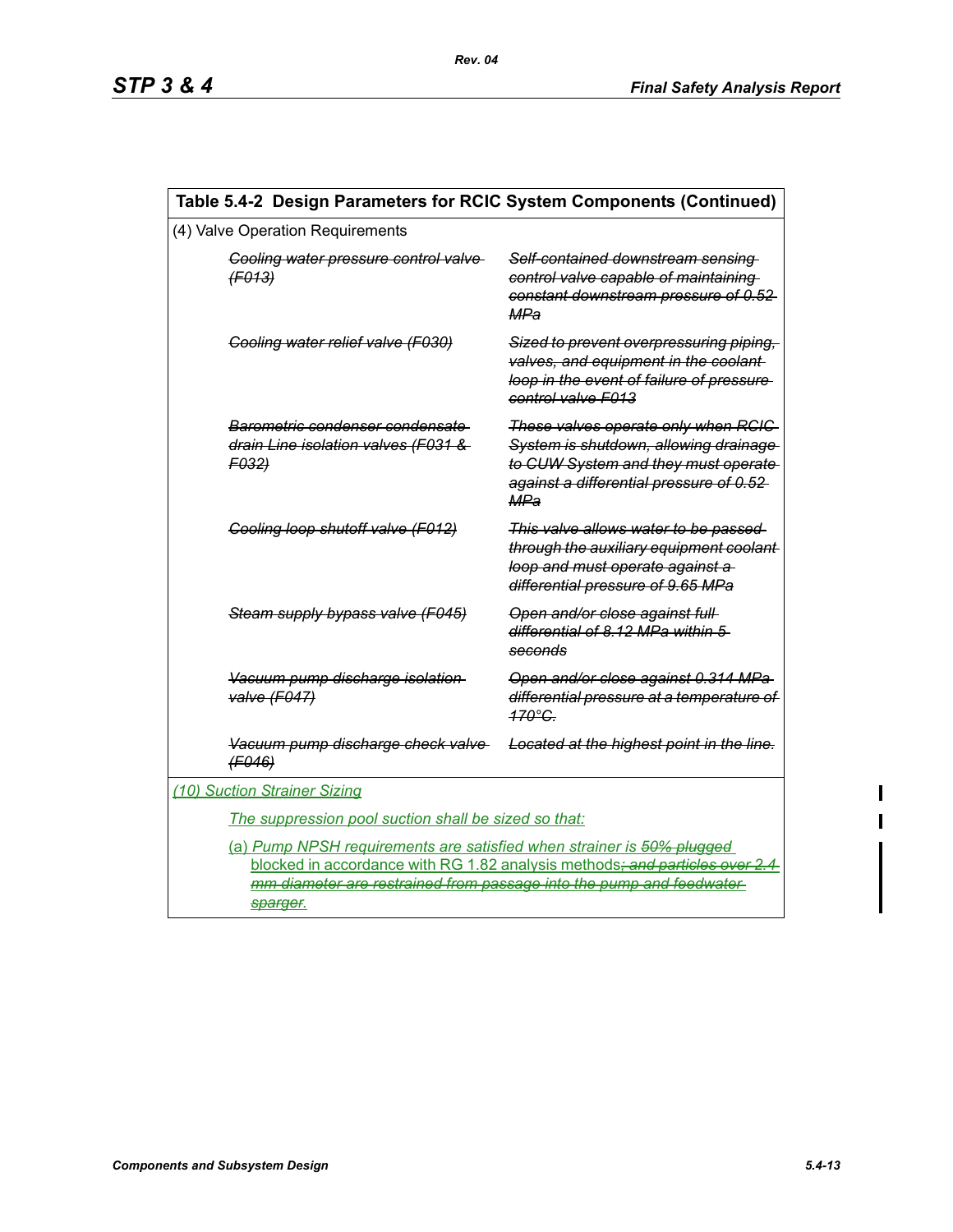| Valve                                                                                                                                                                                                                                                                                                                                           | Valve<br><b>Function</b>                           | <b>Normal</b><br><b>Position</b> | <b>Automatic Logic or Permissives</b> |                         |                                                                                                                                       |
|-------------------------------------------------------------------------------------------------------------------------------------------------------------------------------------------------------------------------------------------------------------------------------------------------------------------------------------------------|----------------------------------------------------|----------------------------------|---------------------------------------|-------------------------|---------------------------------------------------------------------------------------------------------------------------------------|
| <b>Number</b>                                                                                                                                                                                                                                                                                                                                   |                                                    |                                  | <b>Condition</b>                      | <b>Automatic Action</b> |                                                                                                                                       |
| F017 B,C                                                                                                                                                                                                                                                                                                                                        | <b>Drywell Spray</b><br>Valves                     | Closed                           | Note D <sub>D</sub>                   | Close                   | Permissive: To open requires<br>high drywell pressure and<br>F005 fully closed, or to open<br>for test requires F018 fully<br>closed. |
| F018 B,C                                                                                                                                                                                                                                                                                                                                        | <b>Drywell Spray</b><br><b>Isolation</b><br>Valves | Closed                           | Note $H \underline{H}$                | Close                   | Permissive: To open requires<br>high drywell pressure and<br>F005 fully closed, or to open<br>fully requires F017 fully closed.       |
| F019 B,C                                                                                                                                                                                                                                                                                                                                        | <b>Wetwell Spray</b><br><b>Isolation</b><br>Valves | Closed                           | Note A A                              | Close                   | Permissive: To open requires<br>F012 fully closed and either the<br>absence of LOCA or F005 fully<br>closed.                          |
| C002                                                                                                                                                                                                                                                                                                                                            | N/A                                                | Run                              | Note A A                              | Stop                    |                                                                                                                                       |
| <b>NOTES:</b><br>C. Pump is running Pump discharge pressure high and low loop flow signal<br>High suppression pool temperature. (when activated by suppression pool cooling mode)<br>G.<br>H. LOCA condition as indicated by a not-fully-closed injection valve F005.LOCA condition as indicated<br>by a not fully closed injection valve F005. |                                                    |                                  |                                       |                         |                                                                                                                                       |

*Rev. 04*

J. *High loop flow signal.*

# **Table 5.4-4 RHR Heat Exchanger Design and Performance Data**

| <b>Design Point Function</b> | <b>Post-LOCA Containment Reactor Shutdown</b> |
|------------------------------|-----------------------------------------------|
|                              |                                               |

# **Table 5.4-5 Component and Subsystem Relief Valves**

|                |                      |               | <b>Relief</b>   | <b>Relief</b> |
|----------------|----------------------|---------------|-----------------|---------------|
|                |                      | <b>Relief</b> | <b>Pressure</b> | <b>Flow</b>   |
| <b>MPL No.</b> | <b>Service</b>       | Route         | (MPaG)          | $(m^3/h)$     |
| E11-F028A-C    | <b>Reactor Water</b> | А             | 3.443.43        |               |
| E11-F051A-C    | <b>Reactor Water</b> | А             | 3.443.43        |               |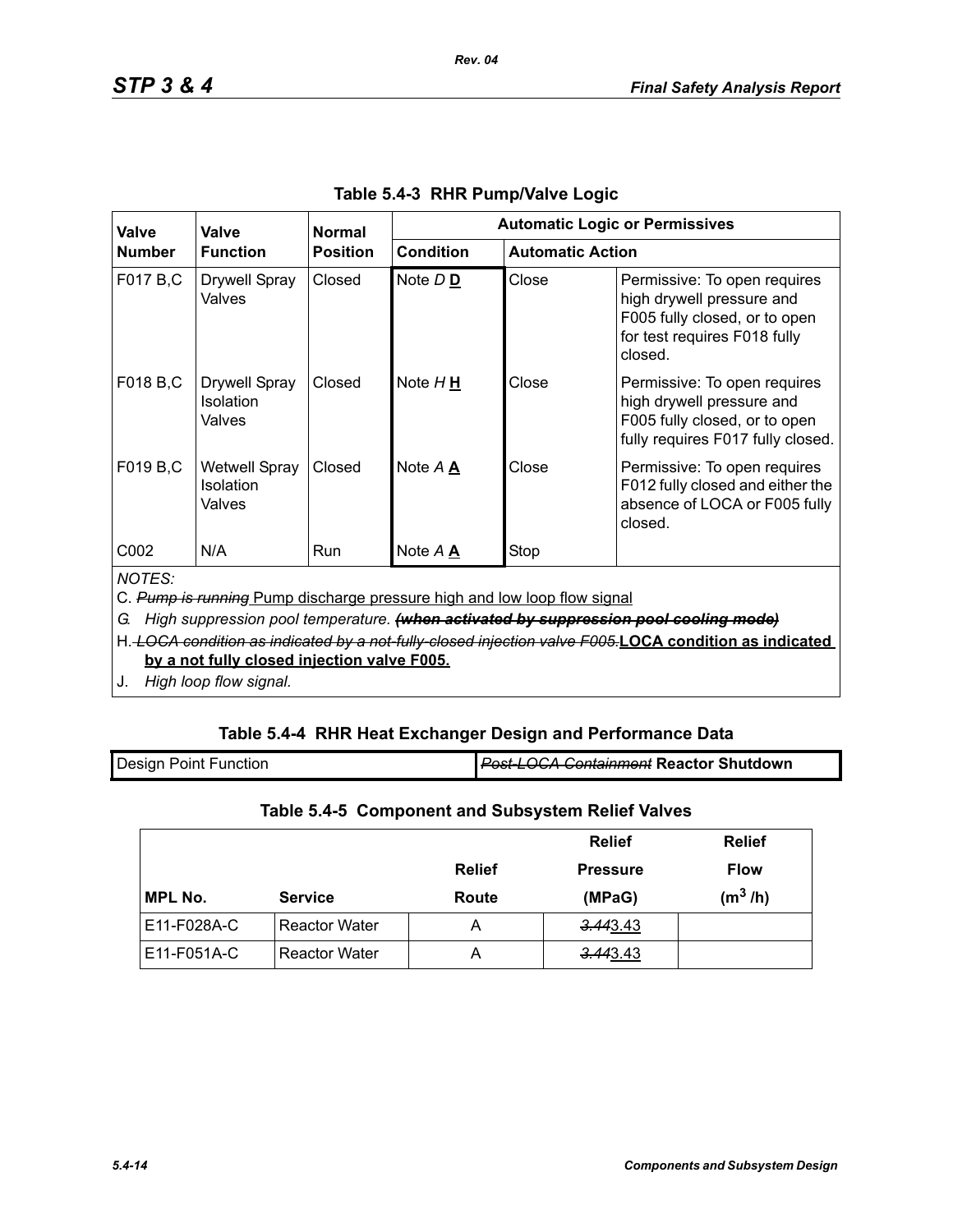| <b>Pumps</b>                         |                                                           |                                                   |  |
|--------------------------------------|-----------------------------------------------------------|---------------------------------------------------|--|
| System Flow Rate (kg/h)              | 152,500                                                   |                                                   |  |
| <b>Type</b>                          | Vertical Sealless centrifugal pump                        |                                                   |  |
| Number Required                      |                                                           | 2 (One Pump is required running at 100% capacity) |  |
| Capacity (% of CUW System flow each) | 50 100                                                    |                                                   |  |
| Design Temperature (°C)              | 66                                                        |                                                   |  |
| Design pressure (MPaG)               | <b>40.20 10.65</b>                                        |                                                   |  |
| Discharge head at shutoff (m)        | <b>160 182</b>                                            |                                                   |  |
| <b>Heat Exchangers</b>               | Regenerative                                              | Nonregenerative                                   |  |
| Number Required                      | 1 (3 shells per unit)                                     | 2 (2 shells per unit)                             |  |
| Capacity (% CUW System flow each)    | 100                                                       | 50                                                |  |
| Shell design pressure (MPaG)         | 10.20 10.65                                               | 1.37                                              |  |
| Shell design temperature (°C)        | 302                                                       | 85                                                |  |
| Tube design pressure (MPaG)          | 8.83                                                      | 8.83                                              |  |
| Tube design temperature (°C)         | 302                                                       | 302                                               |  |
| <b>Type</b>                          | Horizontal U-tube                                         | Horizontal U-tube                                 |  |
| Exchange Capacity (kJ/h) (per unit)  | $4.15 \times 10^8$ 1.15x10 <sup>8</sup>                   | $2.01x 107 2.01x107$                              |  |
| <b>Filter-Demineralizers</b>         |                                                           |                                                   |  |
| <b>Type</b>                          | pressure precoat                                          |                                                   |  |
| <b>Number Required</b>               | 2 (One F/D train is required running at 100%<br>capacity) |                                                   |  |
| Capacity (% of CUW System flow each) | 50 100                                                    |                                                   |  |
| Flow rate per unit (kg/h)            | 76,250 152,500                                            |                                                   |  |
| Design Temperature (°C)              | 66                                                        |                                                   |  |
| Design pressure (MPaG)               | <b>10.20 10.65</b>                                        |                                                   |  |
| Linear velocity (m/h)                | $2.5 - 5.0$                                               |                                                   |  |
| Differential Pressures (MPa)         |                                                           |                                                   |  |
| Clean                                | 0.034                                                     |                                                   |  |
| Annunciate                           | 0.17                                                      |                                                   |  |
| Backwash                             | 0.21                                                      |                                                   |  |
| <b>Containment Isolation Valves</b>  |                                                           |                                                   |  |
| Closing time (s)                     | $30$                                                      |                                                   |  |
| Maximum differential pressure (MPa)  | 8.62                                                      |                                                   |  |
|                                      |                                                           |                                                   |  |

# **Table 5.4-6 Reactor Water Cleanup System Equipment Design Data**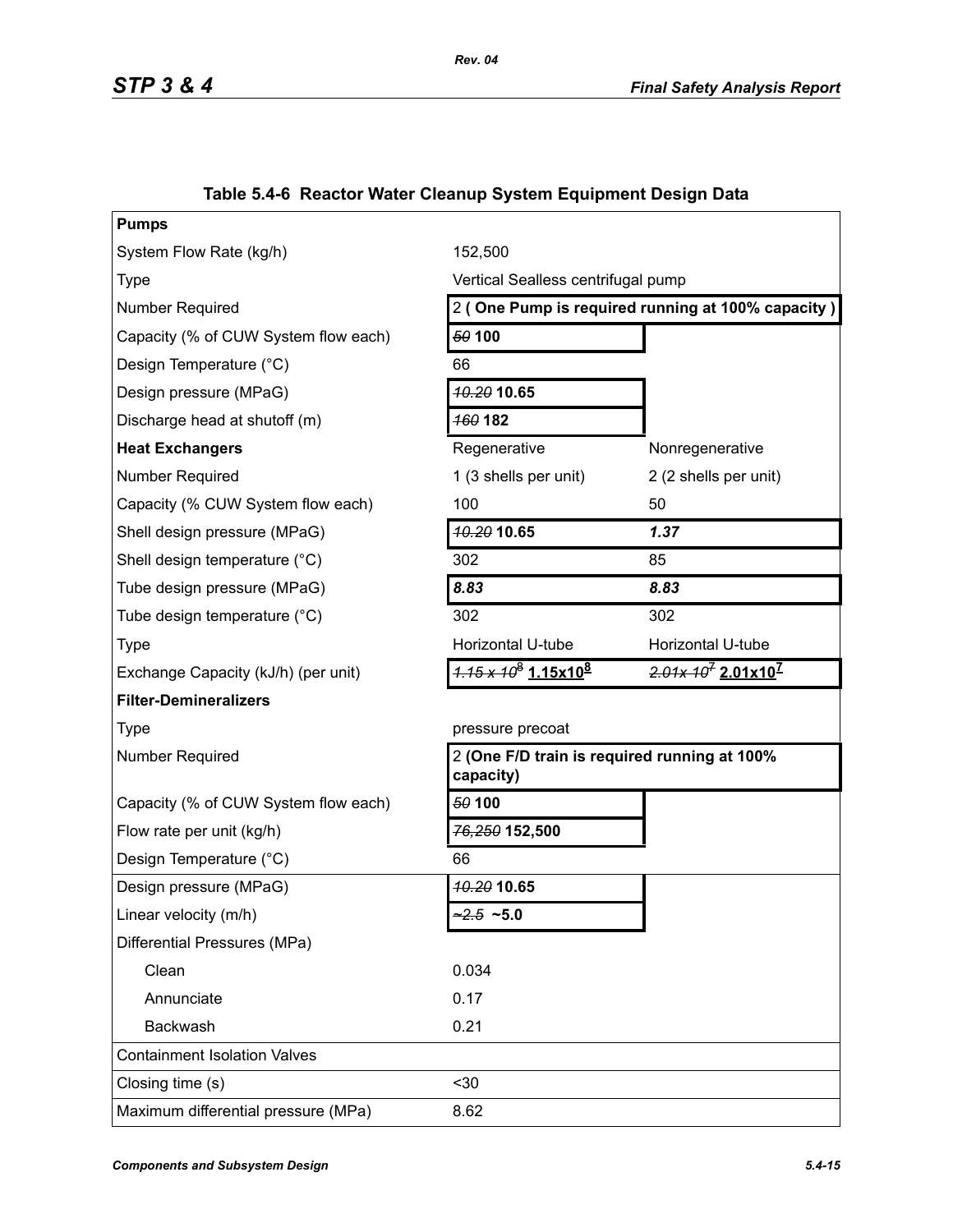

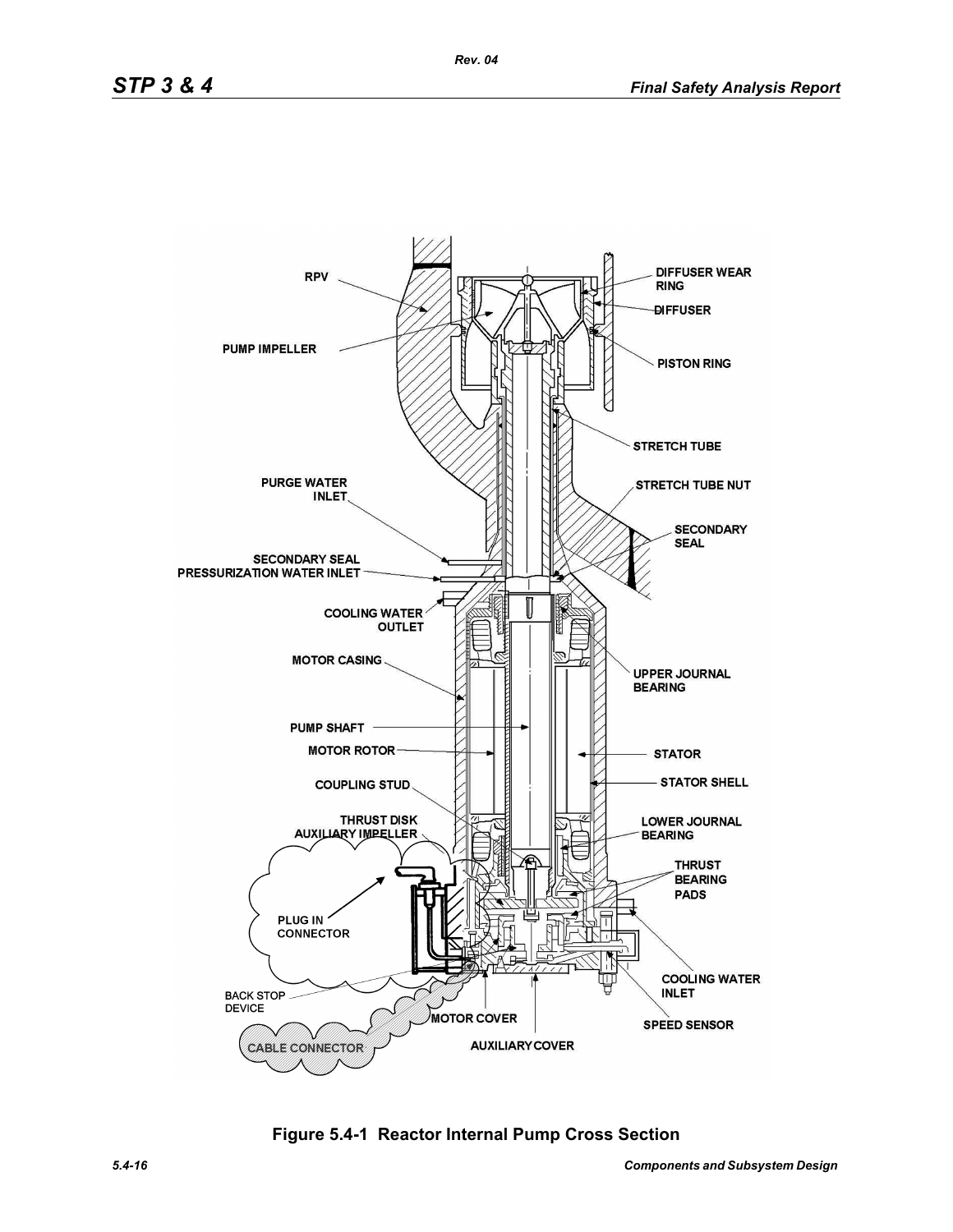## **Figures located in Chapter 21:**

### **Figure 5.4-4 Reactor Recirculation System P&ID**

STD DEP 5.4-4

The Recirculation Motor Heat Exchanger (RMHX) shell, tube sheet and water box material is carbon steel or stainless steel. Material description of connection points between RMHX shell, tube sheet and water box are deleted to permit both of these materials.

### **Figure 5.4-8 Reactor Core Isolation Cooling System P & ID (Sheet 1, 2, and 3)**

STD DEP T1 2.4-3

Replacement of separate pump and turbine assembly with an integrated turbine-pump monoblock device is incorporated in these figures in Chapter 21.

#### **Figure 5.4-9 Reactor Core Isolation Cooling System PFD (Sheet 1 & 2)**

#### STD DEP T1 2.4-3

Replacement of separate pump and turbine assembly requires changes to process conditions for support subsystems.

STD DEP 6C-1

Reduced minimum NPSH available is incorporated in this figure (Sheet 2) in Chapter 21.

#### STD DEP T1 2.4-4

50% suction strainer blockage is changed to blockage in accordance with RG 1.82 Rev. 3

### **Figure 5.4-10 Residual Heat Removal System P&ID (Sheet 1, 4 and 6)**

STD DEP T1 2.14-1

Removal of the Hydrogen Recombiners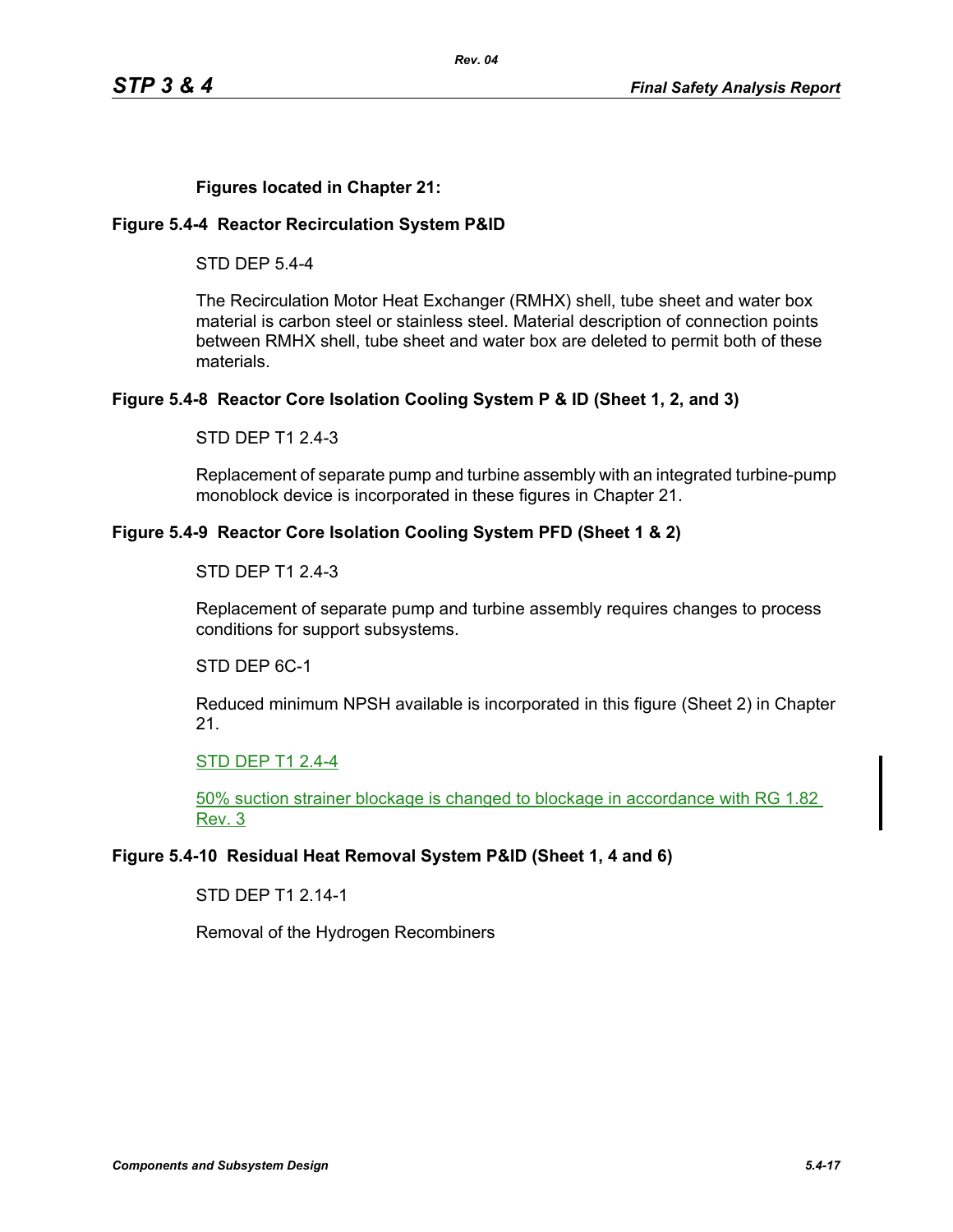### **Figure 5.4-11 Residual Heat Removal PFD (Sheet 1)**

STD DEP 2.4-1, STD DEP 5B-1 and STD DEP 6C-1

The capability to use RHR division A in the Fuel Pool Cooling Assist Mode, increase Heat Exchanger K Valve, and reduced minimum NPSH available are incorporated in this figure in Chapter 21.

#### **Figure 5.4-11 Residual Heat Removal System PFD (Sheet 2)**

#### STD DEP T1 2.4-1

The capability to use RHR division A in the Fuel Pool Cooling Assist Mode is incorporated in this figure in Chapter 21

### STD DEP T1 2.4-4

50% Blockage is changed to blockage in accordance with RG 1.82 analysis

#### **Figure 5.4-12 Reactor Water Cleanup System P&ID (Sheet 1 of 4)**

#### STD DEP 5.4-1

CUW piping pressure change to be consistent with Table 5.4-6 is incorporated in this figure in Chapter 21.

#### **Figure 5.4-12 Reactor Water Cleanup System P&ID (Sheet 2 of 4)**

#### STD DEP 5.4-1

CUW piping pressure change to be consistent with Table 5.4-6 is incorporated in this figure in Chapter 21.

#### STD DEP 5.4-5

A vent line down to main steam line is provided on the top of the RPV head spray return line, in order to avoid accumulation of hydrogen generated by radiolysis of reactor water during normal reactor operation.

#### **Figure 5.4-12 Reactor Water Cleanup System P&ID (Sheet 3 of 4)**

#### STD DEP 5.4-1

CUW piping pressure change to be consistent with Table 5.4-6 is incorporated in this figure in Chapter 21.

#### **Figure 5.4-13 Reactor Water Cleanup System PFD (Sheet 2 of 2)**

STD DEP 5.4-1